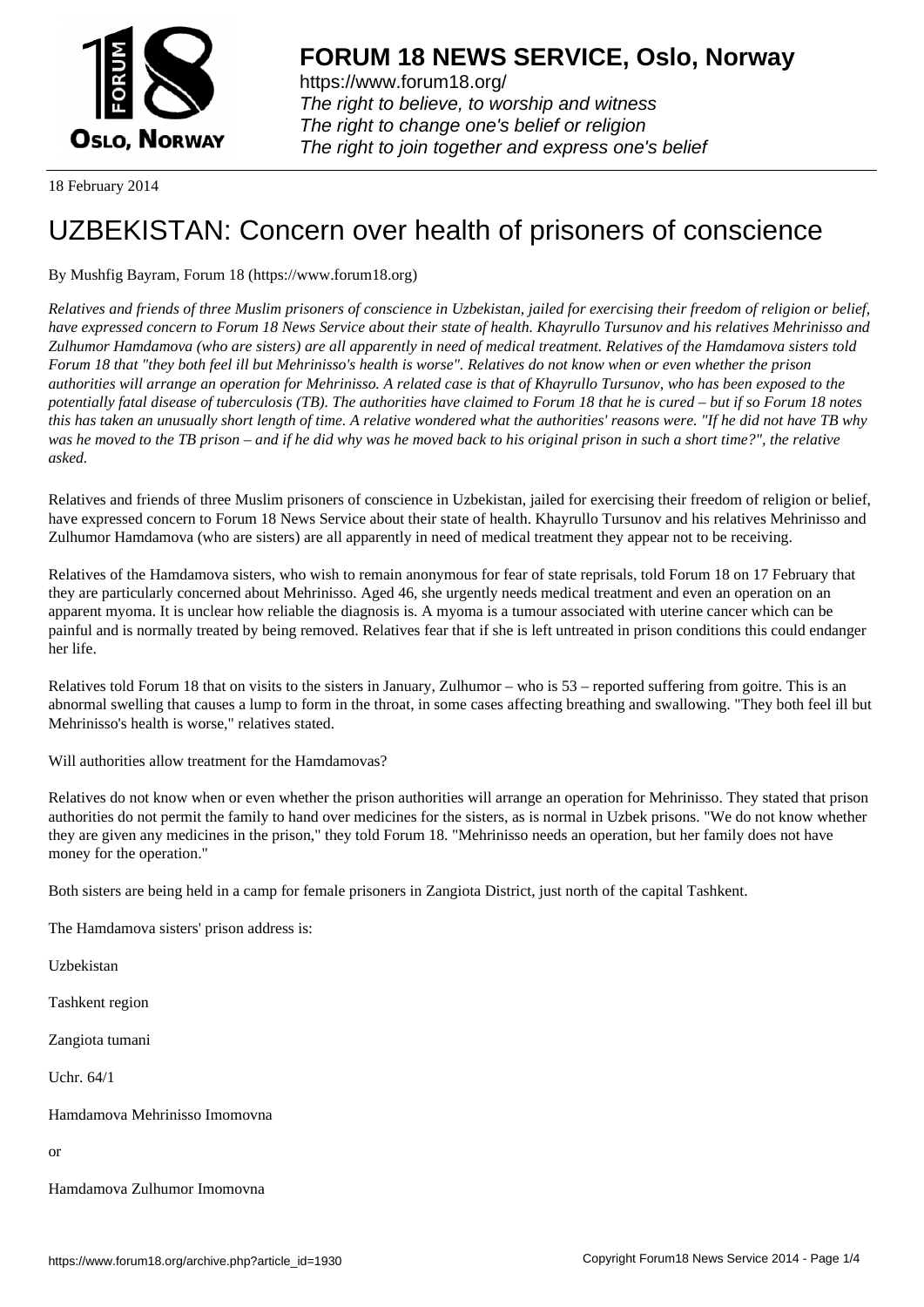the Departments Deputy Head Erkin Bobokulov on  $\mathcal{L}_{\mathcal{A}}$ treatment will be in their prison, and that "convicts from the women's prison are not moved out of the prison for treatment since it has its own medical clinic".

Torture, labour camps

Conditions in labour camps such as the one the Hamdamovas are held in can be harsh, with unsanitary and dangerous living and working conditions, beatings by guards, and criminal gangs having a ruthless hold over other prisoners (see F18News 27 June 2007 http://www.forum18.org/Archive.php?article\_id=982). Prisoners in labour camps and jails are denied their right to freedom of religion or belief – for example to pray visibly, to have religious literature, or to receive visits from religious clergy (see eg. F18News 7 May 2013 http://www.forum18.org/archive.php?article\_id=1832).

Violence and torture, or threats of this, by police and other officials are "routine" the United Nations Committee Against Torture found in 2007. Women seem to be particularly targeted for torture and threats by male officials (see Forum 18's Uzbekistan religious freedom survey http://www.forum18.org/archive.php?article\_id=1862).

The UN Committee Against Torture renewed its criticism in its concluding observations (CAT/C/UZB/CO/4), adopted on 14 November 2013, on Uzbekistan's record under the Convention Against Torture. "The Committee is concerned about numerous, ongoing and consistent allegations that torture and ill-treatment are routinely used by law enforcement, investigative and prison officials, or at their instigation or with their consent, often to extract confessions or information to be used in criminal proceedings," it noted (see

http://tbinternet.ohchr.org/\_layouts/treatybodyexternal/Download.aspx?symbolno=CAT%2fC%2fUZB%2fCO%2f4&Lang=en).

The UN Committee also expressed concern about officers' threats of sexual violence against "Mehrinisso and Zulhumor Hamdamova, who allege that they were forced to strip and threatened with rape by police while in custody in November 2009".

Family prisoners

Many Muslims have been given long prison terms for exercising their right to freedom of religion or belief. The Hamdamova sisters and Shahlo Rakhmonova (a relative of the sisters) were sentenced to up to seven years in jail in April 2010, after being arrested for holding unauthorised religious meetings. The trial was conducted with many violations of published law, as often happens in Uzbekistan (see F18News 26 April 2010 http://www.forum18.org/Archive.php?article\_id=1436).

Mehrinisso Hamdamova – a state official - and many of her family members were arrested for holding unauthorised religious meetings, by 12 officials from the National Security Service (NSS) secret police and the ordinary police. The arrests happened following a 06.00 am raid on her home on 5 November 2009 (see F18News 18 November 2009 http://www.forum18.org/Archive.php?article\_id=1376).

Nurbek Kulturayev – Hamdamova's 25 year-old son-in-law - was arrested later, after women forced to give testimony against Hamdamova by the threat of rape disappeared (see F18News 27 January 2010 http://www.forum18.org/Archive.php?article\_id=1399). Kulturayev was kept in detention for fifteen days and was then released. He is understood to have left the country, for fear of the authorities.

Does prisoner of conscience have tuberculosis or not?

A related case to the Hamdamova sisters is that of 38-year-old Muslim prisoner of conscience Khayrullo Tursunov, illegally extradited by Kazakhstan to Uzbekistan on 13 March 2013 (see F18News 1 May 2013 http://www.forum18.org/archive.php?article\_id=1829. He was given 16 years in jail in June 2013 for exercising his freedom of religion or belief. Tursunov was subsequently exposed by the authorities to the potentially fatal disease of tuberculosis (TB) (see F18News 5 November 2013 http://www.forum18.org/archive.php?article\_id=1893).

In mid-December 2013 he was moved from the prison for TB patients to Karavulbazar Prison 64/25. This is a special regime prison in central-southern Uzbekistan.

Tursunov's prison address is:

Uzbekistan

Bukhara Region

Korovulbazar sh.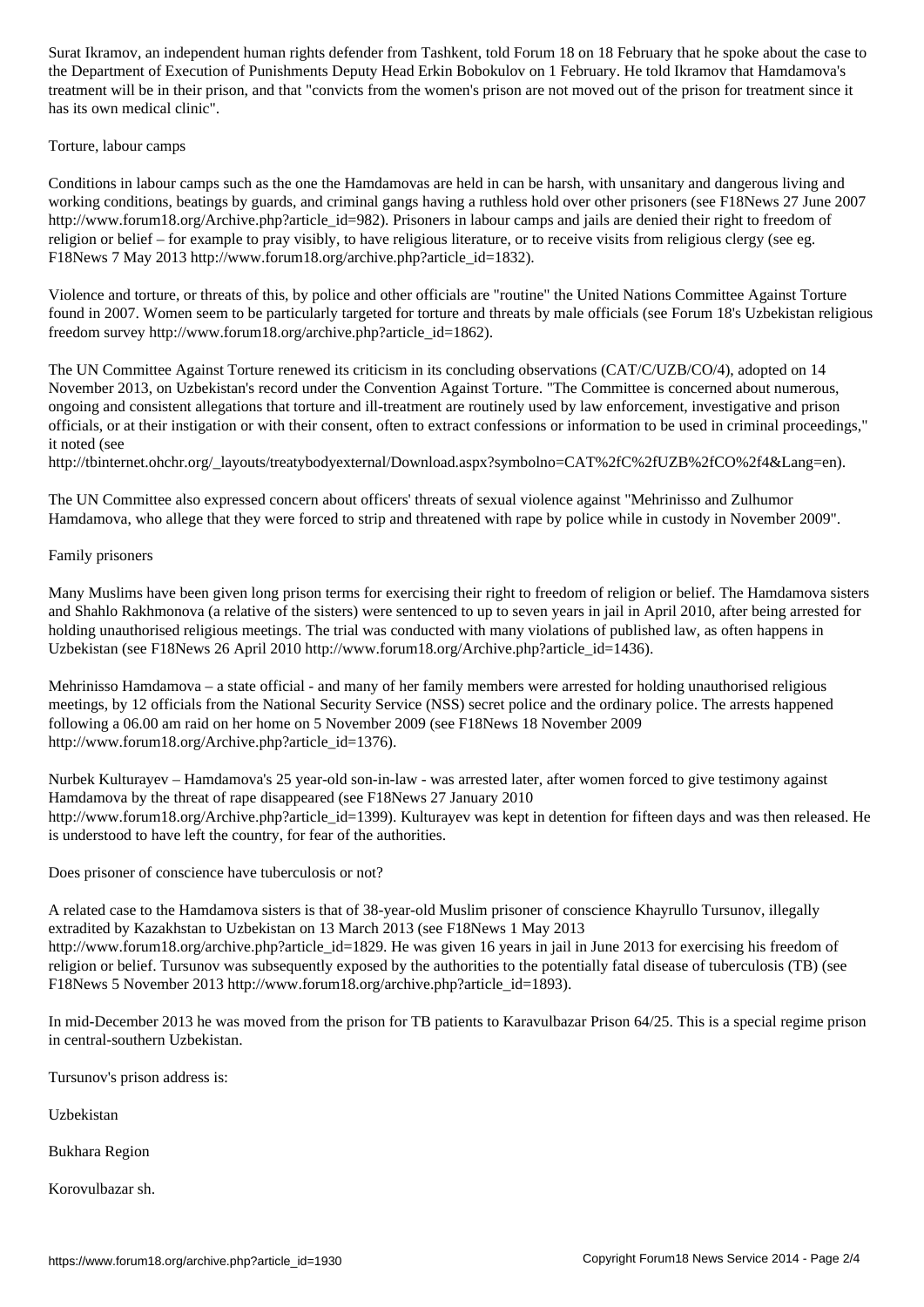#### Tursunov Khayrullo Turdiyevich

A relative, who wished to remain unnamed for fear of state reprisals, wondered what the reasons for the move were. "If he did not have TB why was he moved to the TB prison – and if he did why was he moved back to his original prison in such a short time?", they asked Forum 18 on 17 February.

Tuygun Kurbonov, Governor of Korovulbazar Prison 64/25, claimed to Forum 18 on 18 February that Tursunov "is fine and cured from TB". Treatment for TB normally takes a minimum of six months in good conditions and modern medical care.

Asked how it was possible to cure Tursunov in a relatively short period, and in what conditions he is being held, Governor Kurbonov refused to say. He then referred Forum 18 to the Department of Execution of Punishments in Tashkent.

Rustam Sharapov, the TB prison's Head Accountant, on 18 February claimed to Forum 18 that Tursunov "was treated and recovered from the illness, and therefore he was moved back to his original prison for especially dangerous repeat offenders". Asked how it was possible to cure Tursunov in under six months in poor conditions, Sharapov gave the phone to another official who stated he was Akhtam Khatamov, Deputy Prison Governor. Khatamov refused to discuss the case, and referred Forum 18 to the Department of Execution of Punishments in Tashkent.

#### No comment

Nurali Tagayev, a duty officer at the Interior Ministry's Department of Execution of Punishments in Tashkent, which oversees prisons, told Forum 18 on 18 February he would put Forum 18 through to Bobokulov, Deputy Head of the Department, when he was asked about the conditions of the Hamdamova sisters and Tursunov. Bobokulov's phone went unanswered.

When Forum 18 called Tagayev back and asked if he could put it through to Burkhan Akramov, Head of the Department, or another official, he told Forum 18 "please send your questions in writing." Other officials of the Department on 18 February refused to talk to Forum 18.

### Christian prisoner of conscience

The only currently known non-Muslim prisoner of conscience jailed for exercising freedom of religion or belief is Tohar Haydarov, jailed in 2011 for 10 years. His fellow-Baptists told Forum 18 in October 2013 that "every two months we visit him, and the last time we found out that because of back pain he was confined to the prison". Haydarov "cannot go into town for work with other prisoners which can be depressing for him. He did not speak of having any problems with the prison authorities or inmates" (see F18News 5 November 2013 http://www.forum18.org/archive.php?article\_id=1893).

Haydarov's prison address is:

180020 Uzbekistan

Kashkadarya Region

g. Karshi

pos. Shaikh-Ali

otryad 13

UYa 64/49

Tohar Haydarov

State vengeance?

One reason suggested for the state's extradition and jailing of Tursunov was revenge for his wife Nodira Buriyeva's escape from Uzbekistan after she along with at least seven other women were interrogated and threatened with rape by police at the time the Hamdamova sisters were arrested. The sisters were relatives of Buriyeva. Several of the arrested women as well as Buriyeva also escaped. The authorities arrested and tortured Mehrinisso Hamdamova's son-in-law Kulturayev, who they suspected of being involved in the escape (see F18News 27 January 2010 http://www.forum18.org/Archive.php?article\_id=1399).

"Justice" system